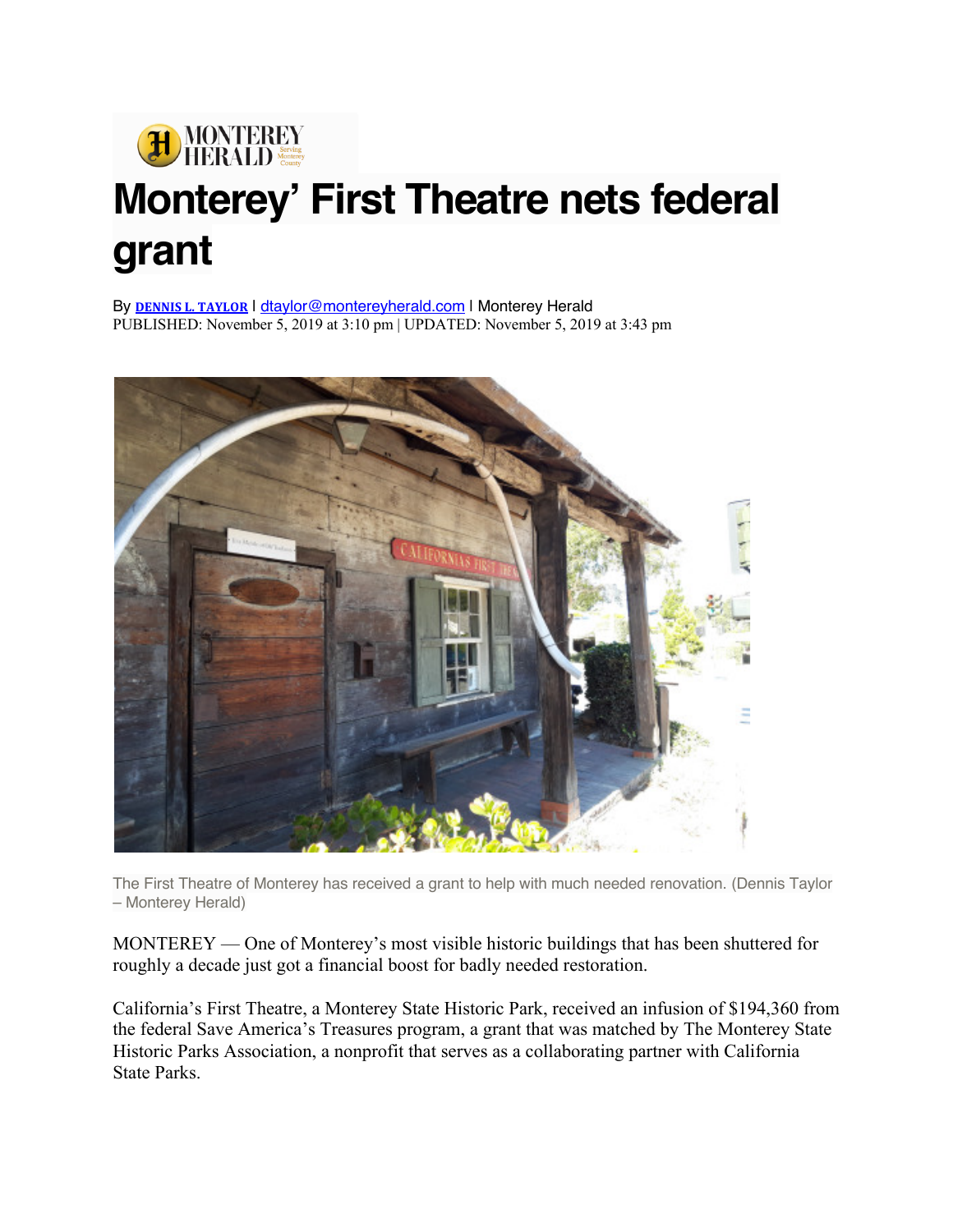The \$388,720 total will go toward critical renovation projects that will eventually lead to the reopening of the theater and its attached tavern, said Nicollette Eason Trottier, who serves on the board of directors for the nonprofit association.



attached to California's First Theatre. (Dennis Taylor — Monterey Herald)

The grant was one of only three awarded in California. A rough estimate puts the total needed at around \$2 million.

The State Historic Park includes part or all of the Monterey Old Town Historic District, a historic district that includes 17 buildings and was declared a National Historic Landmark in 1970. In addition to the First Theatre, the park is also home to the Monterey Customs House, where the American flag was first raised over California.

The First Theatre adobe was built by Jack Swan around 1846 as a lodging house and tavern for sailors. It began its history as a theater in 1850 when U.S. Army officers began producing plays as a money-making venture. Swan built a small stage and provided benches, whale-oil lamps, candles for footlights, and curtains made of red and blue blankets. Tickets sold for \$5 each. First night receipts totaled \$500.

With few exceptions, the adobe has stood as a playhouse ever since. But a decade ago the structure began to suffer from damage caused by moisture that spawned mold that made the air inside unsafe for visitors.

Trottier, who recalls seeing plays at the adobe as a child, said one of the first projects the grant money will fund will be to install a French drain to redirect rainwater that washes down a hillside